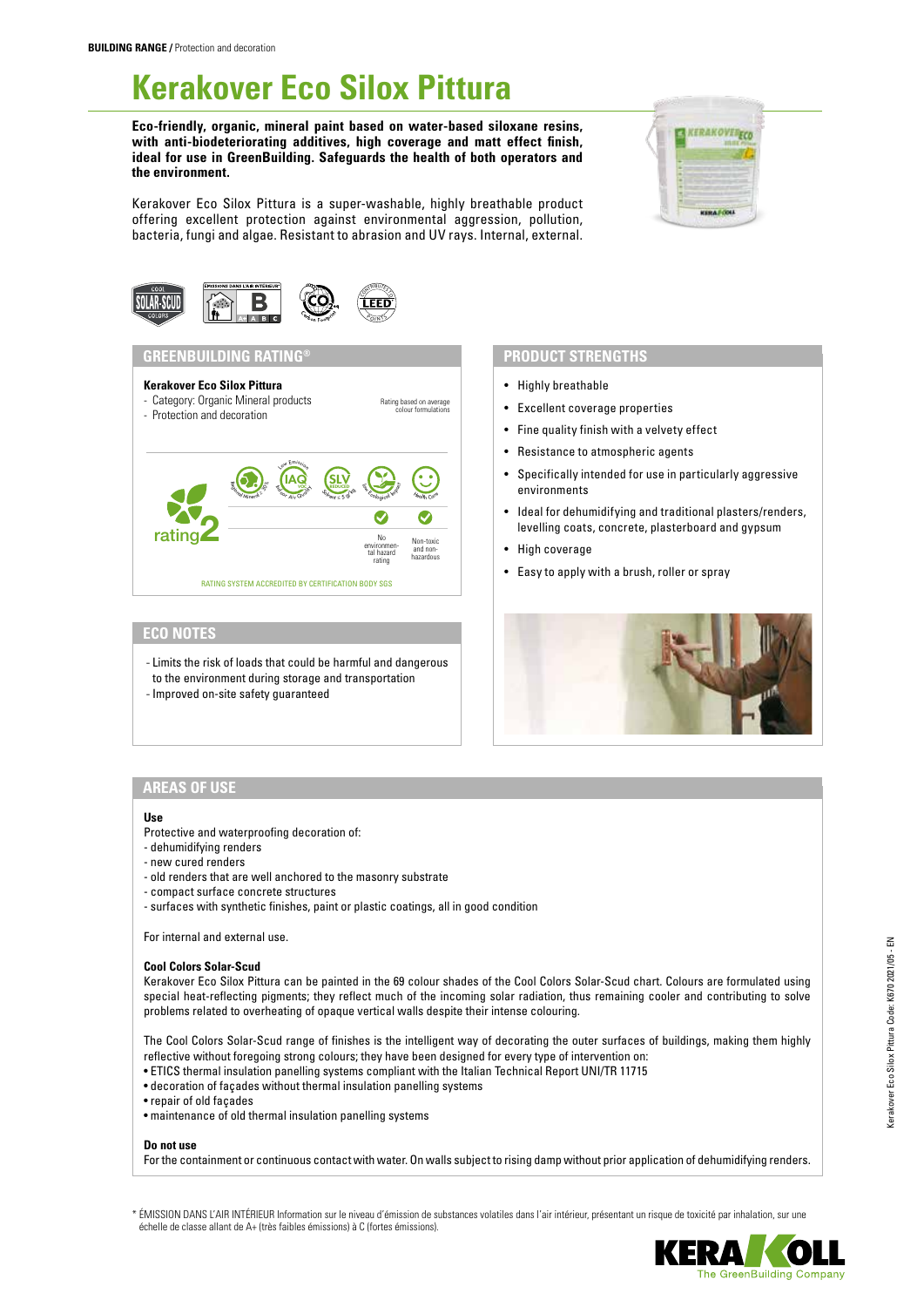# **INSTRUCTIONS FOR USE**

### **Preparation of substrates**

Surfaces to be decorated must be dry, well cured and perfectly clean; all weakened parts, any layers of old paint which have begun to peel, dust and traces of release agents must be removed. In the presence of moss, lichen and algae deposits, treat the surface beforehand with Kerakover Activ then wash with a high-pressure washer 24 hours later. On old and new powdery substrates, apply one coat of Kerakover Eco Silox Primer approximately 12 hours before the decorative cycle.

First apply Kerakover Eco Silox Fondo when micro-cracking are present or in case of partial repairs.

On old and/or previously painted substrates: clean very carefully using mechanical equipment and/or suitable chemicals, and remove any peeling paint coatings. Apply a coat of Kerakover Eco Silox Primer hydrophobic water-based stabilizing agent.

On porous substrates needing deep consolidation, such as bare plaster or with old lime-based paint coatings, use Kerakover Acrilex Consolidante primer.

Following this, apply the siloxane decorative cycle with Kerakover Eco Silox Pittura.

For the treatment of substrates other than those mentioned and for additional information on the types of intervention to be carried out, we recommend to consult Kerakoll's Guide to decorating and preparing substrates.

#### **Preparation**

Always remix Kerakover Eco Silox Pittura before applying.

#### **Application**

Apply two coats of Kerakover Eco Silox Pittura carefully across the entire surface using a brush, roller or spray; the first and second coats should be diluted with water by up to 20-30% of the total volume depending on requirements and the tools used. Only apply to very dry surfaces that have a moisture content of no more than 6%.

Conditions required for decorating are ambient and substrate temperatures between +5 °C and +30 °C and a relative ambient humidity lower than 80%.

Leave at least 12 hours between the first and second coats.

Do not apply when the substrate is directly exposed to sunlight. After application, external surfaces must be protected against rain and humidity until the film has dried completely.

In cases where different lots of coloured product are used, or when completing a job in which a tintometer has been used, it is advisable to mix the various quantities together so as to avoid slight differences in tone.

When using particularly bright colours, always apply a base coat of the same shade to achieve even coverage. In order to avoid colour differences when resuming jobs, special care must be taken when carrying out decorations over full backgrounds.

#### **Cleaning**

Residual traces of Kerakover Eco Silox Pittura can be removed from tools using water before the product hardens.

# **SPECIAL NOTES**

The colour chart is provided as a general indication only. We therefore recommend testing the product onsite to check the exact colour that will be obtained.

For bright or intense shades, always evaluate their sensitivity to ultraviolet light, as indicated in the reference colour chart and in our GreenDesign software. This information is also provided in the documentation enclosed with the product samples, or in the documentation produced by the colour measurement department when sending the formulations requested.

Do not use Kerakover Eco Silox Pittura to decorate and waterproof the inner surfaces of fountains, decorative tanks, and the outer surface of cornices. On intense shades, it is recommended to apply the product without interruption, wet on wet, in order to avoid signs of recoating.

Touch-ups may vary depending on various factors and may be visible even after the product has dried.

On dark colours a blackboard effect may be visible when fingers are rubbed on the wall after the product has dried completely. High environmental humidity, condensation and roughness of the support can favour the deposit of dust, spores and other sources of

nourishment; they may generate the surface growth of micro-organisms.

Surfaces affected by rising damp must be treated first with a dehumidifying cycle.

In misty conditions and when the substrate presents a high degree of environmental moisture, yellowish/transparent, slightly shiny and sticky droplets could form after application of the product; they are caused by the water-soluble surfactants present in the product. This phenomenon can be eliminated by washing the walls or simply waiting for repeated rain. The characteristics of the film and the degree of protection are not altered by this phenomenon. Should a further application of the product be carried out, it will be necessary to thoroughly wash the walls, and apply a preventive coat of Kerakover Eco Silox Fondo. This phenomenon does not occur in stable climatic conditions.

Colours made with the special Cool Colors Solar-Scud pigments are available exclusively from the Kerakoll production site and can be ordered using the codes shown in the "Heat-reflecting finishes for external use" colour chart, referring to the dedicated price range.

# **ABSTRACT**

*Protection and decoration of internal and external surfaces, applied using a brush, roller or spraying equipment, of a high-coverage paint using siloxane binders dispersed in water solution, highly breathable and protective against atmospheric agents, pollution, bacteria, fungi and algae, with micronized fillers, and light resistant pigments such as Kerakover Eco Silox Pittura by Kerakoll Spa, GreenBuilding Rating® 2. Wash resistance to >10,000 cycles according to UNI 10560, with permeability to water vapour class V1 (High) according to EN ISO 7783-2, with permeability to excess water class W3 (low) according to EN1062-3. Painted in the 69 colour shades of the Cool Colors Solar-Scud chart, Kerakover Eco Silox Pittura is formulated using special heat-reflecting pigments; they reflect much of the incoming solar radiation, thus remaining cooler and contributing to solve problems related to overheating of opaque vertical walls despite their intense colouring.*